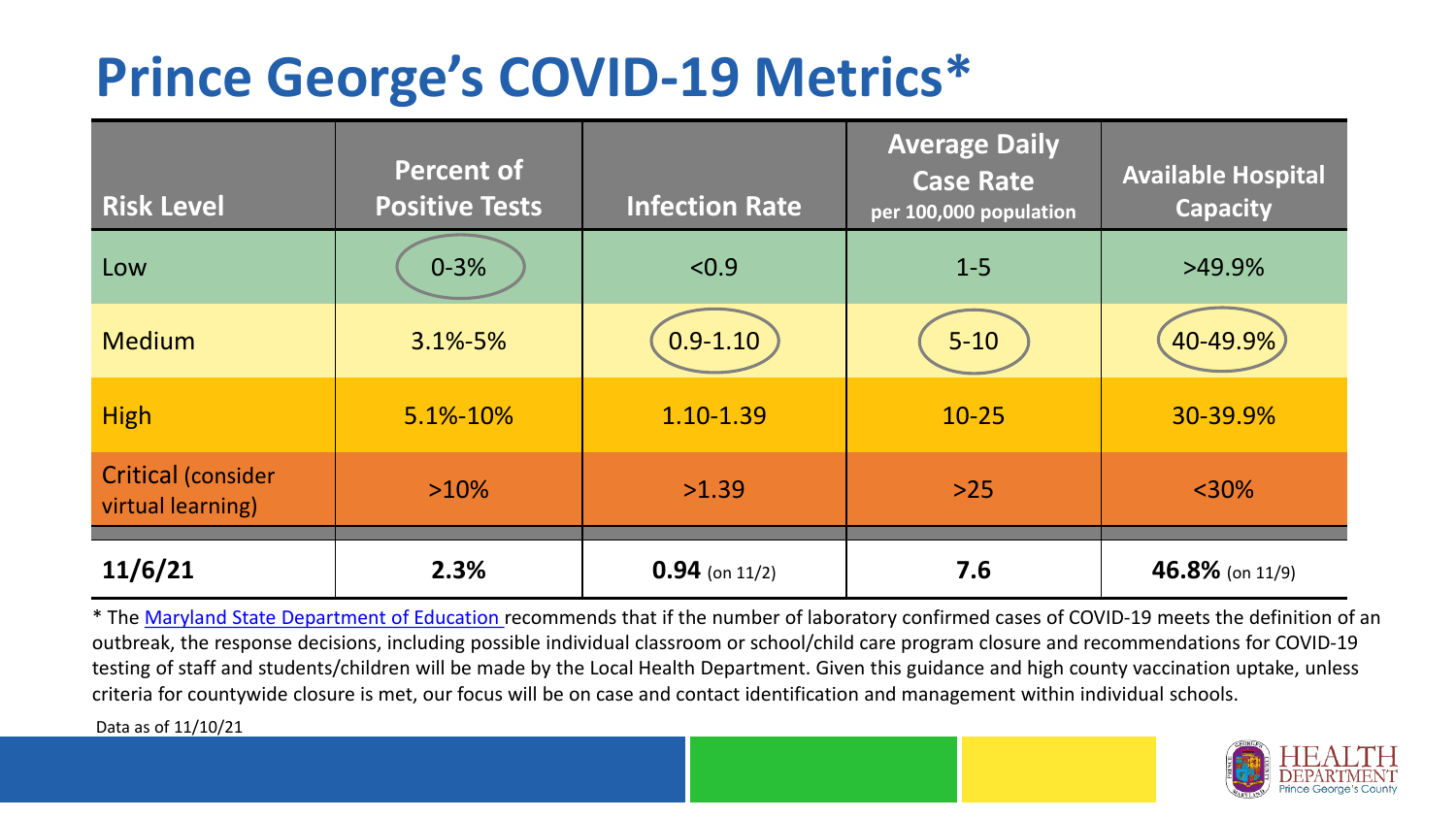# **COVID-19 Community Transmission and Vaccination**

Per the [CDC updated guidance for COVID-19 Prevention in K-12 Schools,](https://www.cdc.gov/coronavirus/2019-ncov/community/schools-childcare/k-12-guidance.html) vaccination is considered the leading prevention strategy for those who are eligible, and **Prince George's County exceeds the percentage of U.S. vaccinations for ages 12 and above**. The CDC also emphasizes using multiple prevention strategies together consistently, included universal indoor masking, as needed based on the level of community transmission and vaccine coverage.



\*County-specific data as of 11/10/21; all other data accessed on 11/10/21 at:<https://covid.cdc.gov/covid-data-tracker>

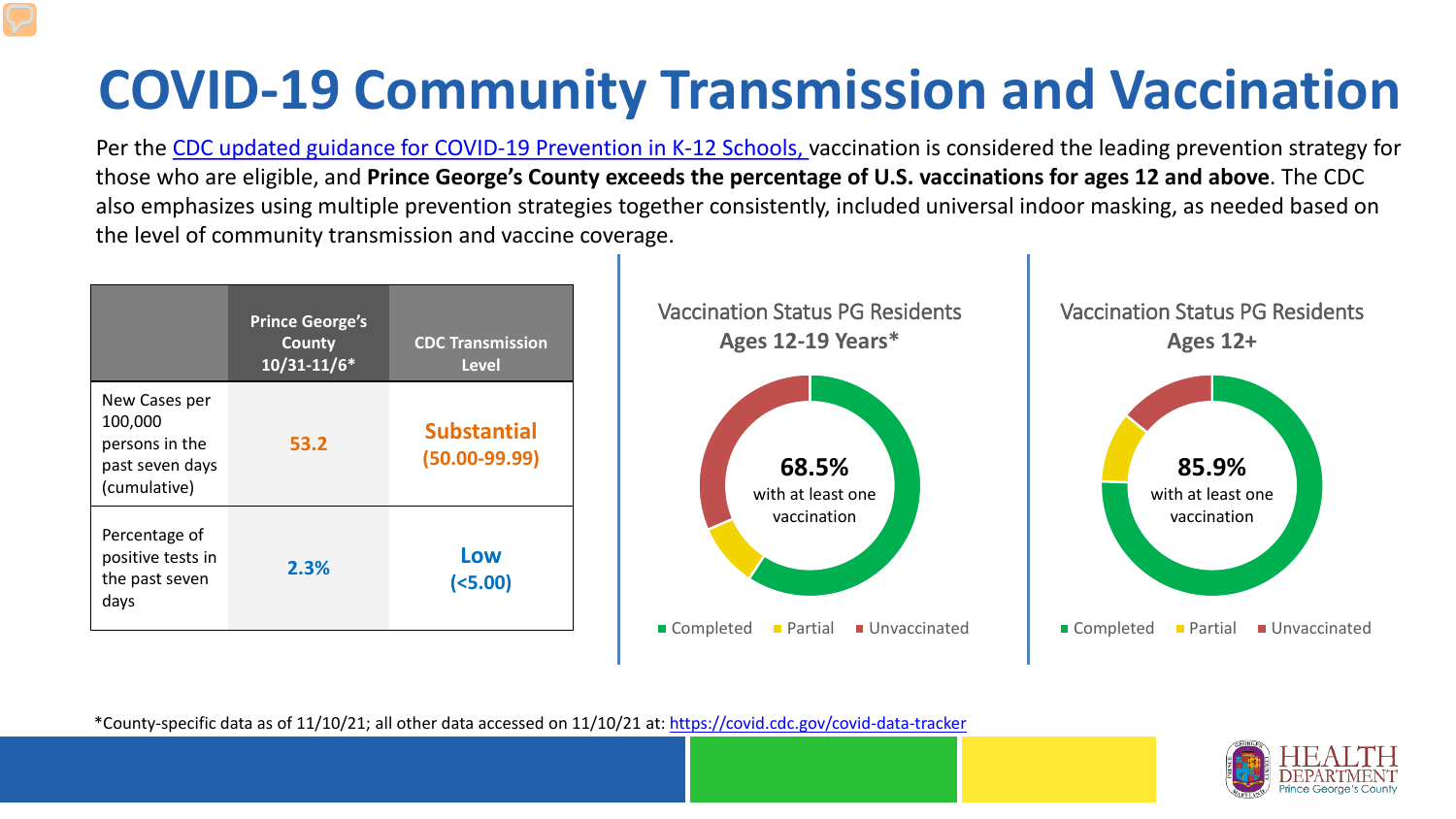#### **Testing: Percent Positive** (past 7 days by test date)

The percent of tests returning as positive for county residents was 2.3% at the end of last week. We have remained below 3% for nearly four weeks.

3.1% 3.2% 3.1% 2.9% 2.9% 2.8% 2.8% 2.7% 2.5% 2.5% 2.4% 2.2% 2.2% 2.2% 2.1% 2.2% 2.2% 2.3% 2.5% 2.4% 2.5% 2.4% 2.3% 2.3% 2.3% 2.2% 2.2% 2.3% 0.0% 0.5% 1.0% 1.5% 2.0% 2.5% 3.0% 3.5% 4.0% 10-Oct 11-Oct 12-Oct 13-Oct 14-Oct 15-Oct 16-Oct 17-Oct 18-Oct 19-Oct 20-Oct 21-Oct 22-Oct 23-Oct 24-Oct 25-Oct 26-Oct 27-Oct 28-Oct 29-Oct 30-Oct 31-Oct 1-Nov 2-Nov 3-Nov 4-Nov 5-Nov 6-Nov

#### **Percent of Positive COVID-19 Tests by Date Collected** (as of 11/10/21)

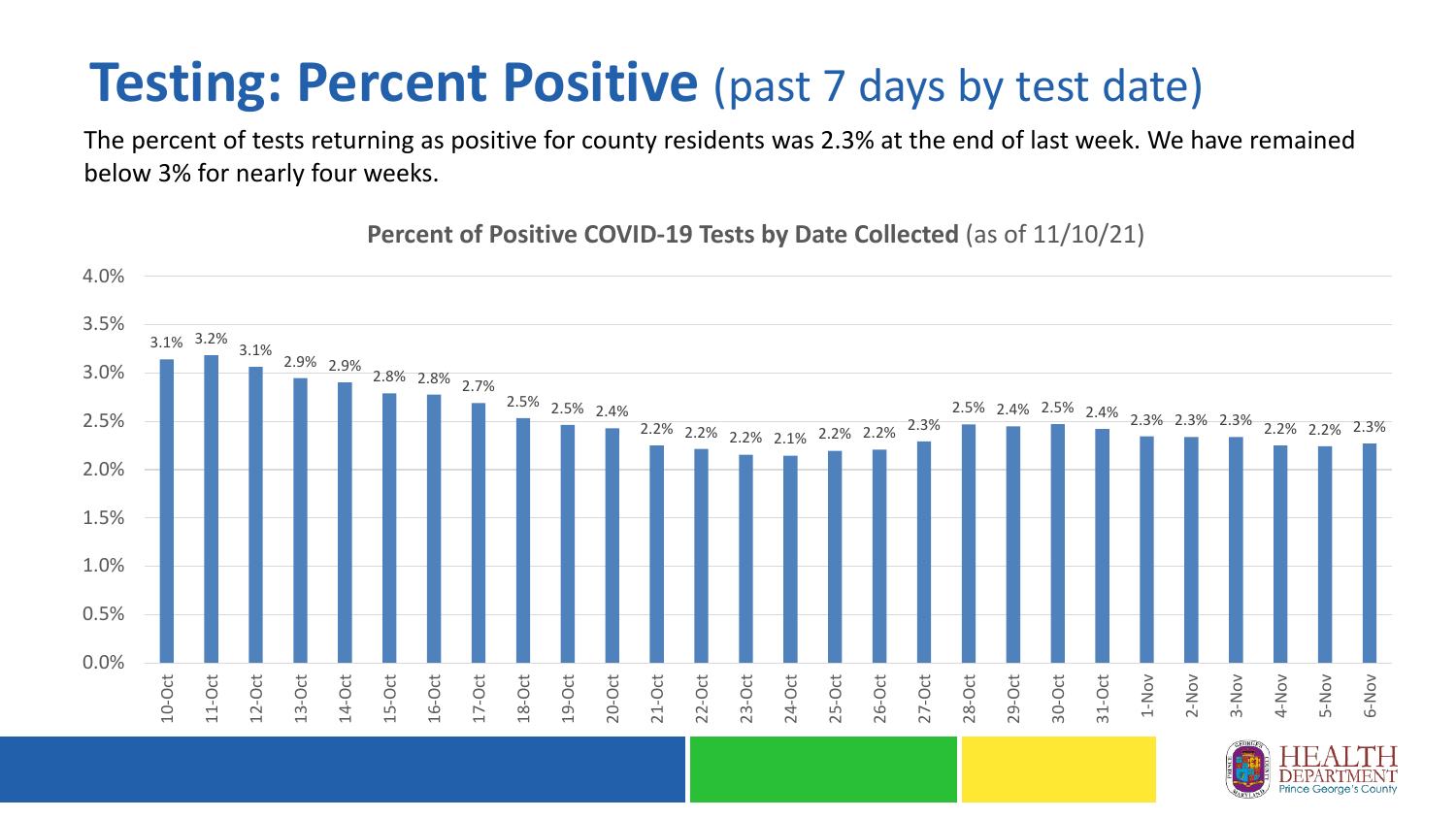### **Infection Rate for Prince George's County**



**Infection Rate for:**  Maryland: 0.93 D.C.: 0.97

As of November 2, our infection rate was at 0.94, or "medium risk". We have remained below 1.0 since the end of August.

#### **Estimated by CovidActNow.org**

Accessed 11/10/2021. Each data point is a 14-day weighted average. Presented as the most recent seven days of data as a dashed line, as data is often revised by states several days after reporting.

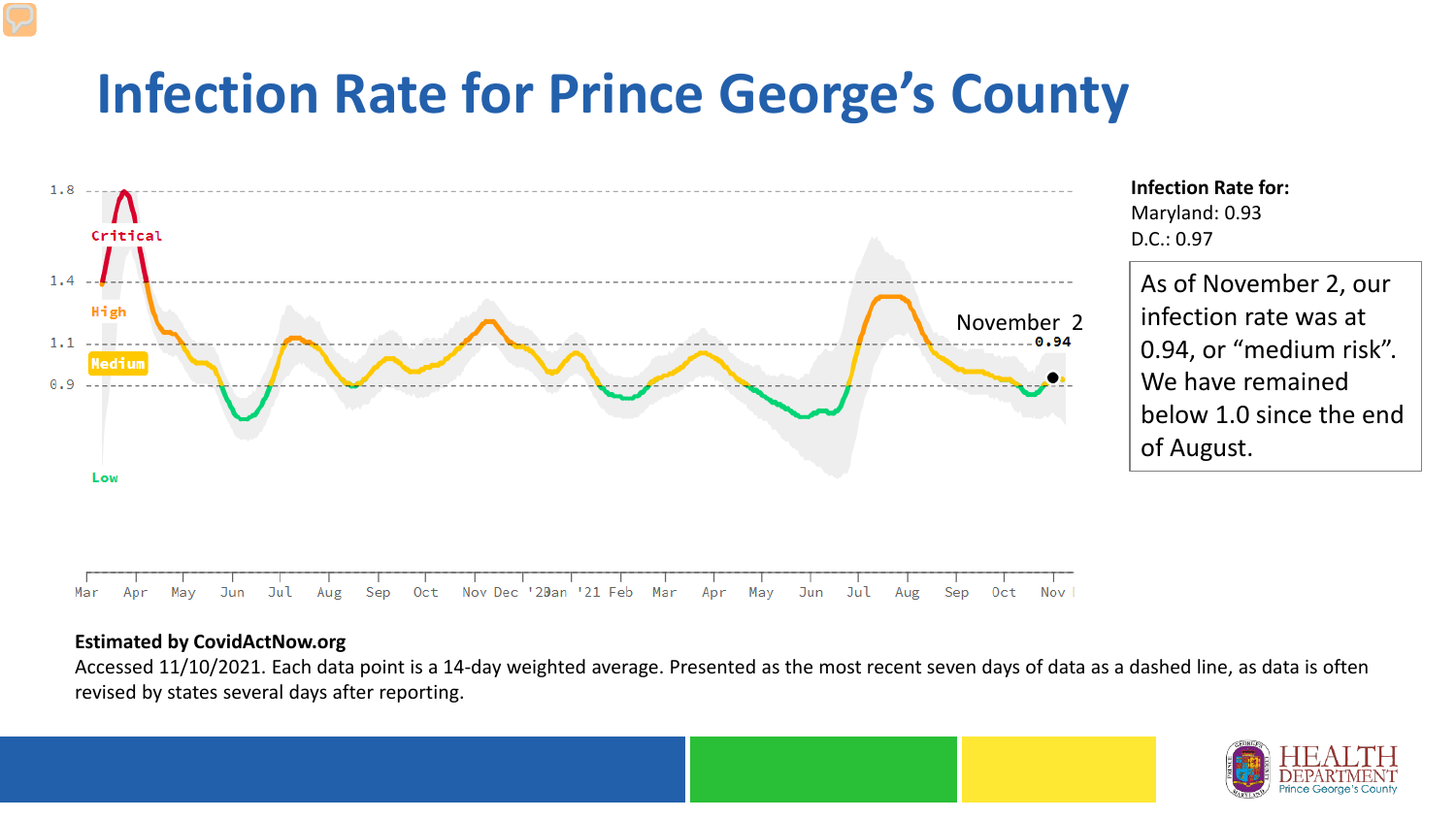#### **Average Daily Case Rate** (7-day Average by test date)

**The daily case rate at the end of last week was 7.6 new cases per 100,000 resident.** We have remained below 8.0 for one week.

11.6 11.0 10.4 10.1 10.2  $9.5...9.4...9.1...9.2...9.0...$ 7.9 7.9 7.7 7.9 8.0 7.8 7.9 8.4 8.1 8.2 7.8 7.5 7.5 7.7 7.5 7.6 7.6 0.0 2.0 4.0 6.0 8.0 10.0 12.0 14.0 16.0 10/10 10/11 10/12 10/13 10/14 10/15 10/16 10/17 10/18 10/19 10/20 10/21 10/22 10/23 10/24 10/25 10/26 10/27 10/28 10/29 10/30 10/31 11/1 11/2 11/3 11/4 11/5 11/6 **Low Risk**  Data as of 11/10/21 **Medium High**

**Average New COVID-19 Cases Per Day Per 100,000 Residents**